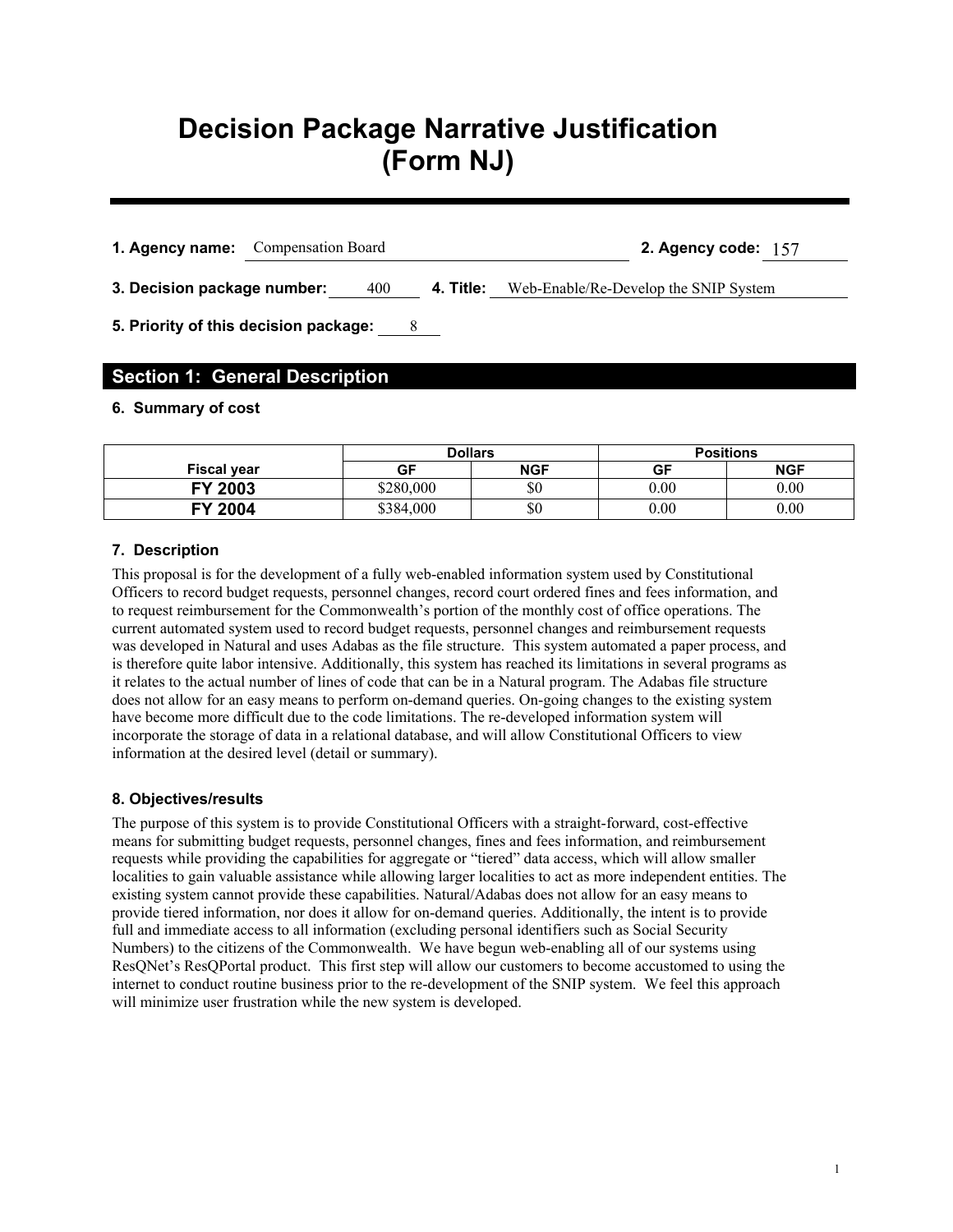## **9. Consequences of not funding**

The consequences of not funding this proposal include: 1) As our customers become more exposed to the capabilities of other systems, their satisfaction with the SNIP system will continue to decline and their perception could become that the Compensation Board is not interested or concerned about the needs of the Constitutional Officers and their staffs; 2) Each on-going change in the SNIP system is becoming increasingly complicated as code limitations are reached. It is not uncommon for a simple and straightforward modification to take twice as long to complete due to the code limitations in Natural. Eventually, further modifications may become impossible.

## **10. Need for request**

This proposal addresses two critical issues faced by the Compensation Board: 1) Improving the quality of services delivered to the citizens of the Commonwealth by locally elected independent Constitutional Officers through a fair and reasonable allocation of the state's share of resources; and 2) Improved management information systems for Constitutional Officers.

The process of allocating the state's share of resources at the agency staff level is reliant on the agency's automated systems through processing of annual budget requests, as well as the monthly reimbursement processing. Additionally, the SNIP system is used by 656 Constitutional Officers and their staffs, and is not meeting their needs for information and efficiency. Improving the efficiency of these applications will save time, and consequently resources, for the officers to extend to service delivery to the citizens of their localities.

#### **11. Alternatives considered**

Although commercial venues have been explored, a "shrink-wrapped" system will not provide the flexibility needed to support the complex nature of the system's requirements without significant customization. The Information Systems staff has in-depth knowledge of the business processes of the agency and its interactions with the Constitutional Officers, as well as the skills to develop a system that will meet those complex requirements.

| 12. | Are the proposed services, programs, or<br>If YES, please explain:<br>mandated? |            |             | activities |           | <b>YES</b>              | <b>NO</b> |
|-----|---------------------------------------------------------------------------------|------------|-------------|------------|-----------|-------------------------|-----------|
|     | 13. Is legislation needed?                                                      | <b>YES</b> | $\mathbf X$ | <b>NO</b>  |           | If YES, please explain: |           |
|     | 14. Appropriation Act language needed?                                          |            | <b>YES</b>  | Х          | <b>NO</b> | If YES, please explain: |           |

## **15. Activities**

|                                                           |         | 2003 Dollars | <b>2003 Positions</b> |            |  |
|-----------------------------------------------------------|---------|--------------|-----------------------|------------|--|
| <b>Activity</b>                                           | GF      | <b>NGF</b>   | GF                    | <b>NGF</b> |  |
| Transfer Payments on Behalf of Constitutional<br>Officers | 280,000 |              | 0.00                  | 0.00       |  |
|                                                           |         |              |                       |            |  |
|                                                           |         |              |                       |            |  |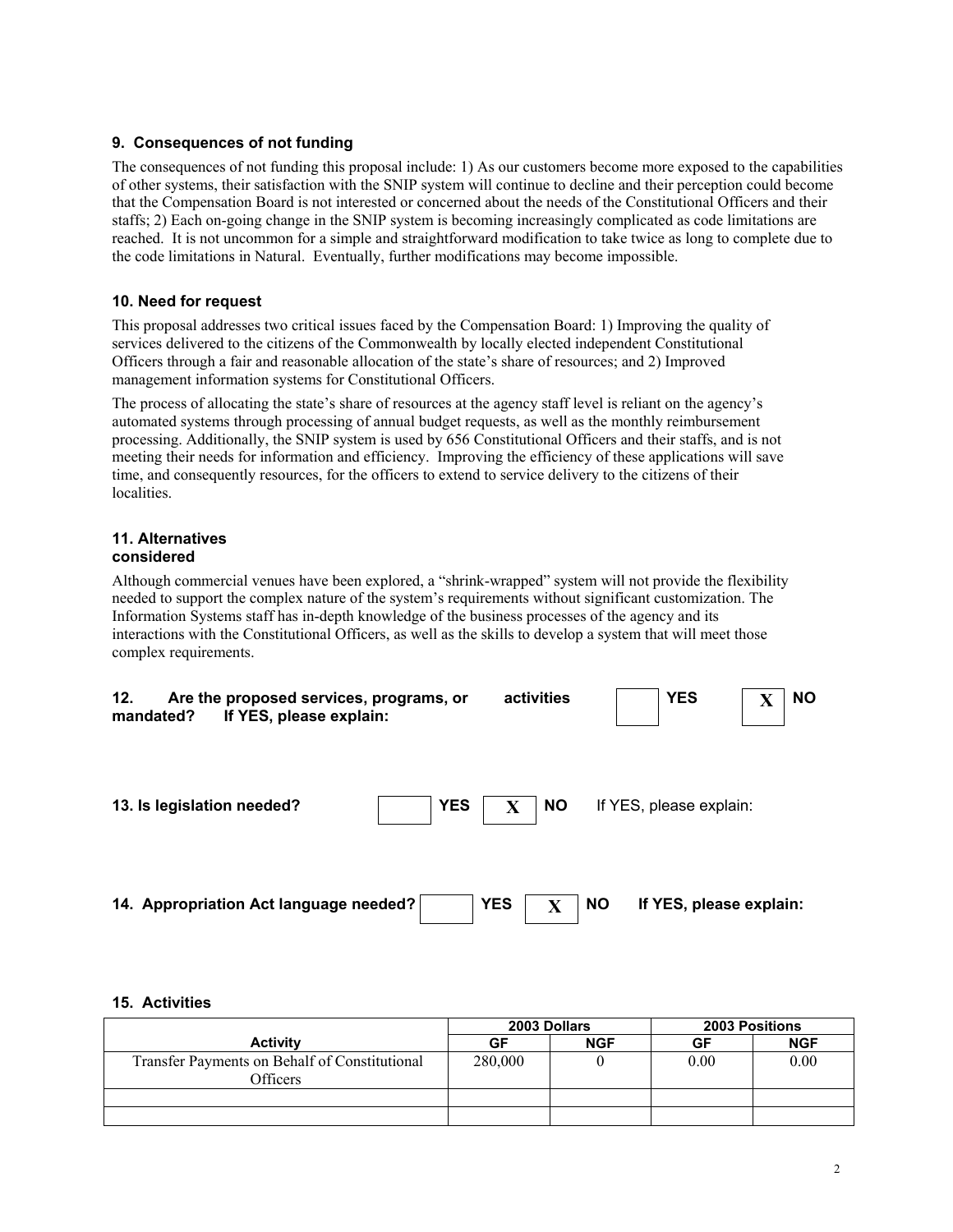|                                                           |         | 2004 Dollars | <b>2004 Positions</b> |            |  |
|-----------------------------------------------------------|---------|--------------|-----------------------|------------|--|
| <b>Activity</b>                                           | GF      | <b>NGF</b>   | GF                    | <b>NGF</b> |  |
| Transfer Payments on Behalf of Constitutional<br>Officers | 384,000 |              | 0.00                  | 0.00       |  |
|                                                           |         |              |                       |            |  |
|                                                           |         |              |                       |            |  |

*(Insert additional rows as needed)* 

| <b>Section 2: Cost of request</b>                                                                                                                                                         |              |            |             |                                      |                                             |  |  |                              |                                        |
|-------------------------------------------------------------------------------------------------------------------------------------------------------------------------------------------|--------------|------------|-------------|--------------------------------------|---------------------------------------------|--|--|------------------------------|----------------------------------------|
| 16. One-time funding?                                                                                                                                                                     | $\mathbf{X}$ | <b>YES</b> |             | <b>NO</b>                            |                                             |  |  | If YES, please explain:      |                                        |
| Partially one-time, partially recurring. The costs specified for FY03 and FY04 are one-time costs associated with the<br>development of the new application system.                       |              |            |             |                                      |                                             |  |  |                              |                                        |
| 17. Recurring need?                                                                                                                                                                       | $\mathbf{X}$ | <b>YES</b> |             | <b>NO</b><br>If YES, please explain: |                                             |  |  |                              |                                        |
| On-going maintenance/enhancement costs (estimated at approximately \$95,000 beginning in FY05, with continuing<br>costs estimated at approximately \$84,000 per year in FY06 and beyond). |              |            |             |                                      |                                             |  |  |                              |                                        |
| 18. Personal services?                                                                                                                                                                    |              | <b>YES</b> | $\mathbf X$ | <b>NO</b>                            |                                             |  |  | If YES, fill in table below: |                                        |
| <b>Position (Role) Title</b>                                                                                                                                                              |              |            |             |                                      | <b>Expected</b><br><b>Band</b><br>hire date |  |  | <b>Starting</b><br>salary    | \$ cost of salary &<br>fringe benefits |
|                                                                                                                                                                                           |              |            |             |                                      |                                             |  |  |                              |                                        |
|                                                                                                                                                                                           |              |            |             |                                      |                                             |  |  |                              |                                        |
|                                                                                                                                                                                           |              |            |             |                                      |                                             |  |  |                              |                                        |
| (Insert additional rows as needed)<br><b>YES</b><br><b>NO</b><br>19. Nonpersonal services?<br>If YES, fill in table below:<br>X                                                           |              |            |             |                                      |                                             |  |  |                              |                                        |
|                                                                                                                                                                                           |              |            |             | FY 2003 CHANGE                       |                                             |  |  |                              | FY 2004 CHANGE                         |
| <b>Expenditures</b>                                                                                                                                                                       |              | <b>GF</b>  |             |                                      | <b>NGF</b>                                  |  |  | <b>GF</b>                    | <b>NGF</b>                             |
| <b>Contractual Services</b>                                                                                                                                                               |              | \$280,000  |             |                                      | \$0                                         |  |  | \$384,000                    | \$0                                    |
| Supplies & Materials                                                                                                                                                                      |              |            |             |                                      |                                             |  |  |                              |                                        |
| <b>Transfer Payments</b>                                                                                                                                                                  |              |            |             |                                      |                                             |  |  |                              |                                        |
| Continuous Charges                                                                                                                                                                        |              |            |             |                                      |                                             |  |  |                              |                                        |
| Property & Improvements                                                                                                                                                                   |              |            |             |                                      |                                             |  |  |                              |                                        |
| Equipment                                                                                                                                                                                 |              |            |             |                                      |                                             |  |  |                              |                                        |
| Plant & Equipment                                                                                                                                                                         |              |            |             |                                      |                                             |  |  |                              |                                        |

## **Explain below:**

**Obligations** 

FY03 – will be used to form a steering committee that will be responsible for the needs of the customers. Additionally, the complete design document will be completed with the first module, the On-Line Budget Request being completed and ready for deployment.

FY04 – will focus on the monthly reimbursement submissions and approvals and the reimbursements back to the localities.